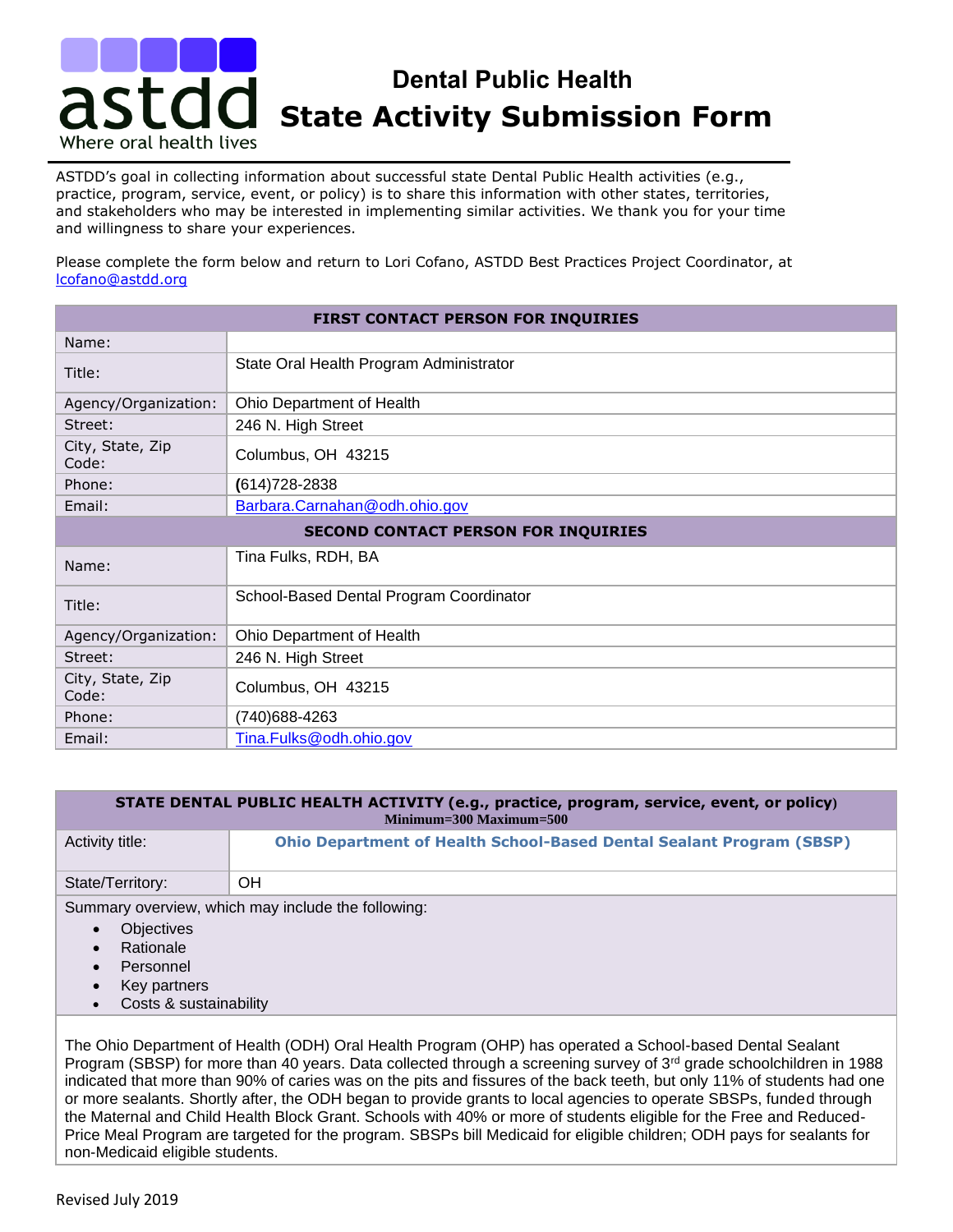Typically, students in grades 2 and 6 participate. Teams of dental hygienists and dental assistants bring portable dental equipment and supplies to schools. Parental permission is required, and a letter is sent home indicating services provided. Students in need of follow-up dental care are referred to school staff for assistance in getting care. Students whose families do not have a dentist are most typically referred to local safety net dental programs.

Sealants are re-checked the following year to assess long-term retention (LTR). The most recent complete LTR data of resin-based sealants averaged 91% in 2019. Due to COVID, SBSPs switched to glass ionomer cement sealants, starting the fall of 2020. Data are now indicating that LTR has declined by approximately 20%, however, these data are based on fewer schools and sealants placed. Other measures of quality are assessed as well via on-site reviews and program reports.

The number of grants has varied through the years depending on funding. At one time, 22 programs funded by state and local dollars were operating in 42 Ohio counties and about 29,000 children received sealants each year. Over time, programs have consolidated to serve multiple counties, and some have ceased operations for various reasons. Today, 12 grants totaling approximately \$724,000 are funded by the OHP; these serve 407 schools in 34 of Ohio's 88 counties. Before the COVID-19 pandemic, about 20,000 children were served each year by state-funded programs. State and local SBSPs in Ohio have primarily served children in Ohio's large urban centers and schools in Appalachian Ohio, a 32-county area along the eastern and southern borders of the state.

### Lessons learned (Successes and **Challenges**):

#### Program Administration:

There are several duties that a local SBSP team member must be able to do to make the program successful: program promotion in the community, liaison to participating schools, classroom education and promotion; distribution and collection of consent forms, Medicaid billing, and reporting. We have seen that these tasks achieve the best results when the person doing them is dedicated to the SBSP and does also have a position elsewhere. Similarly, better results are seen if members of the sealant team are only employed by the SBSP. The team needs to have a lot of flexibility in their schedules to accommodate snow days or other occasions when school is closed, or the program can't be accommodated. If the sealant team members have other jobs, rescheduling the day at the school can be difficult. Days or even a week may be lost in getting a school rescheduled. It's important to be clear about the demands of this program when discussions are first occurring so that potential applicants understand the nature of the work and expectations.

## Program Participation:

Program participation is a challenge with SBSPs and is the one quality assurance metric that is somewhat disappointing, as it has declined in the past several years even prior to the impact of the COVID-19 pandemic. The OHP plans to conduct an evaluation of the SBSP which will include focus groups or a survey of parents to better understand the reluctance of parents to grant consent.

Better participation is seen when SBSPs provide consent forms to schools at the beginning of the school year, so the forms are sent home with all other "start of school year" paperwork. Consent will drop if forms are sent home just before the program is scheduled to start at a school. Incentives can be effective in increasing the return of consent forms. Classroom education is important to get students on-board as they can influence whether parents give consent. Classroom education and incentives can also help to get support from teachers who have a lot of influence on students. The OHP provides a sample consent form to schools in the spring so that it can be printed, and copies provided to schools before the end of the school year. The OHP assists in translating the form into several languages.

### Medicaid Billing:

Given the FRPMP eligibility requirements of ODH-funded sealant programs, a substantial proportion of children at schools with sealant programs are expected to be Medicaid beneficiaries. Some agencies that operate SBSPs do not provide many other clinical services and are not always knowledgeable or experienced in billing Medicaid. In addition, they may not be versed in making sure that they have a credentialed dentist for billing. Currently in Ohio, agencies that operate SBSPs must initiate the process to recredential providers on a regular basis with each Medicaid managed care plan. Local SBSPs sometimes forget how long a process this can be and their dentist's